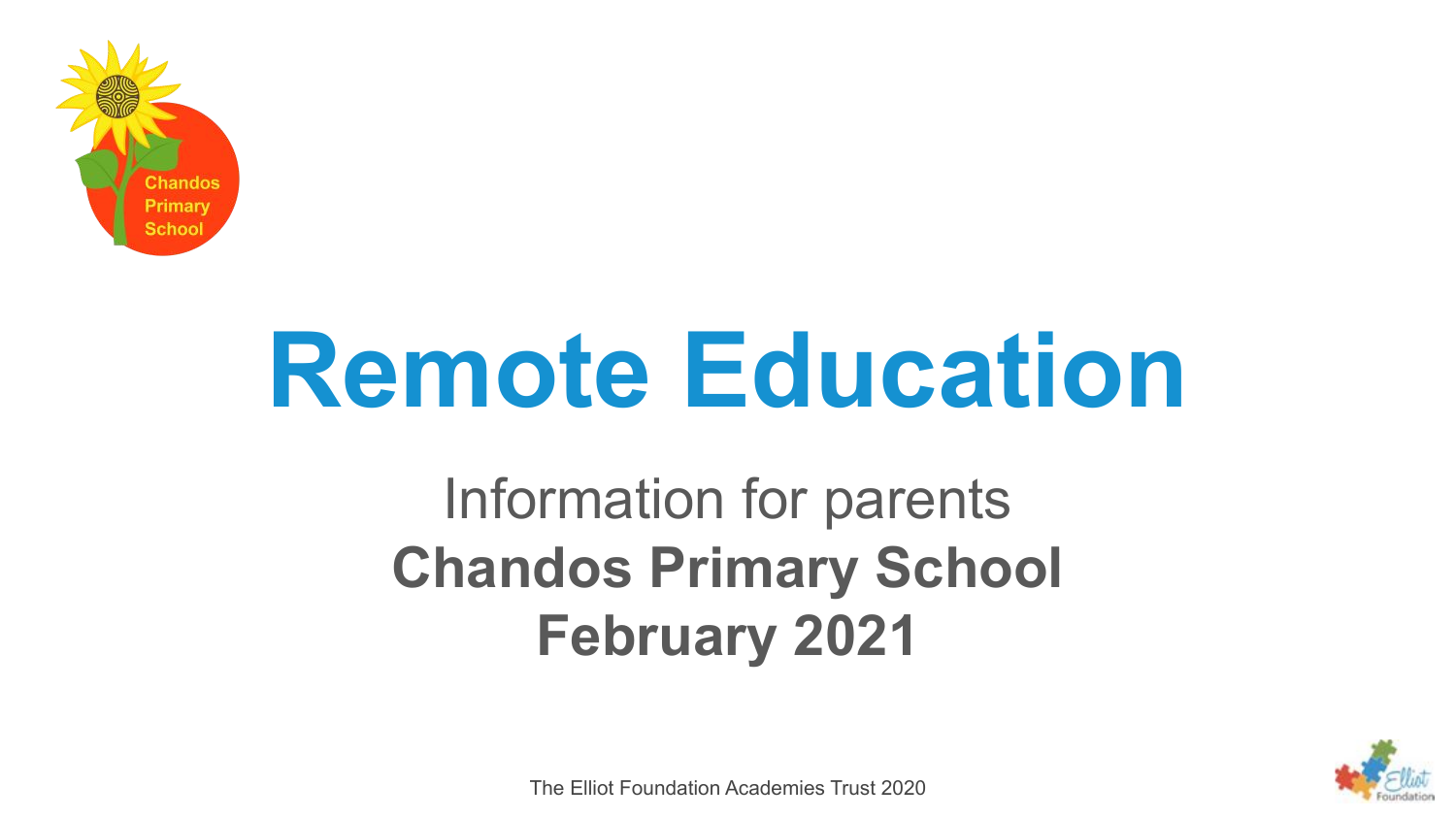#### **Translated information on the links below**

**[Arabic](https://www.chandos.bham.sch.uk/_site/data/files/documents/CD74C37C46E2DA0FB0D6ABCBD6A0095D.pdf) [Bangala](https://www.chandos.bham.sch.uk/_site/data/files/documents/61C17565D394B9825A8F6799D2726429.pdf)** [Punjabi](https://www.chandos.bham.sch.uk/_site/data/files/documents/2565837A0E2CCA1636C5097C0429C7AC.pdf) [Romanian](https://www.chandos.bham.sch.uk/_site/data/files/documents/0E1B0B5551DCFE53AFBC7445B66851D0.pdf) [Somalian](https://www.chandos.bham.sch.uk/_site/data/files/documents/226D113707DFBAAB1AE8AD0490C9E636.pdf) **[Turkish](https://www.chandos.bham.sch.uk/_site/data/files/documents/DAAFA63A34990704B34E0D24CA1D2A55.pdf)** [Urdu](https://www.chandos.bham.sch.uk/_site/data/files/documents/C495F87556BDC1F3B846AE6BAFF8B01B.pdf)



The Elliot Foundation Academies Trust 2020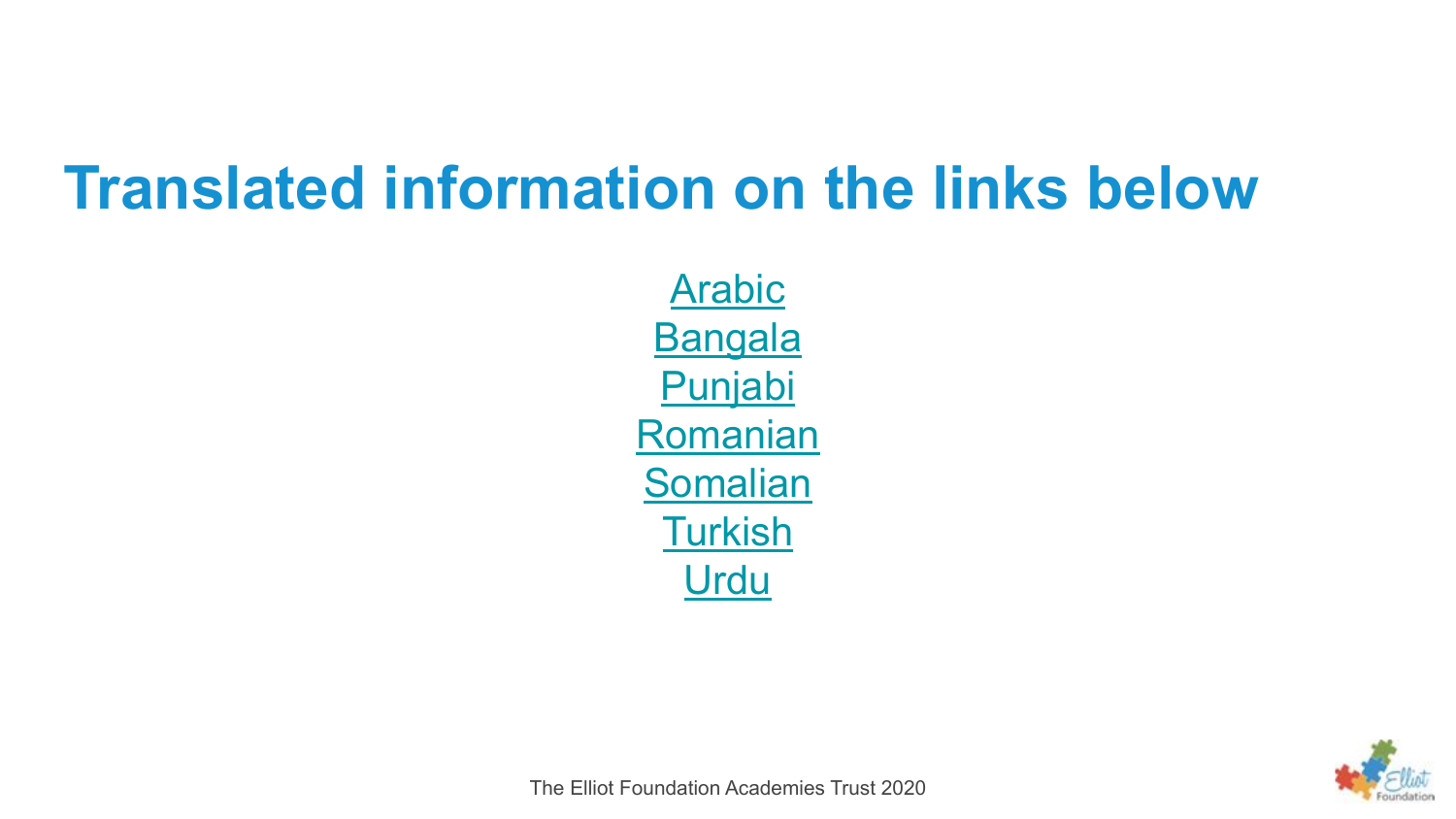# **Our approach to remote learning**

- What is remote learning?
	- It is learning set for children to do at home when they are unable to attend school
	- It can include:
		- online work on a computer or laptop
		- activities on a worksheet
		- practical activities like investigations, exercise, cooking and art work
	- Children will be asked to learn in lots of different ways not just on a computer
	- We encourage children to take plenty of breaks
- Each day teaching and learning activities will be placed on the Google classroom for Reception to Year 6 from 9.00am
- Nursery will have activities posted on our Early Years Google website
- Each week study packs will be available for collection from school
- Extra packs and equipment will be prepared for children with additional needs.

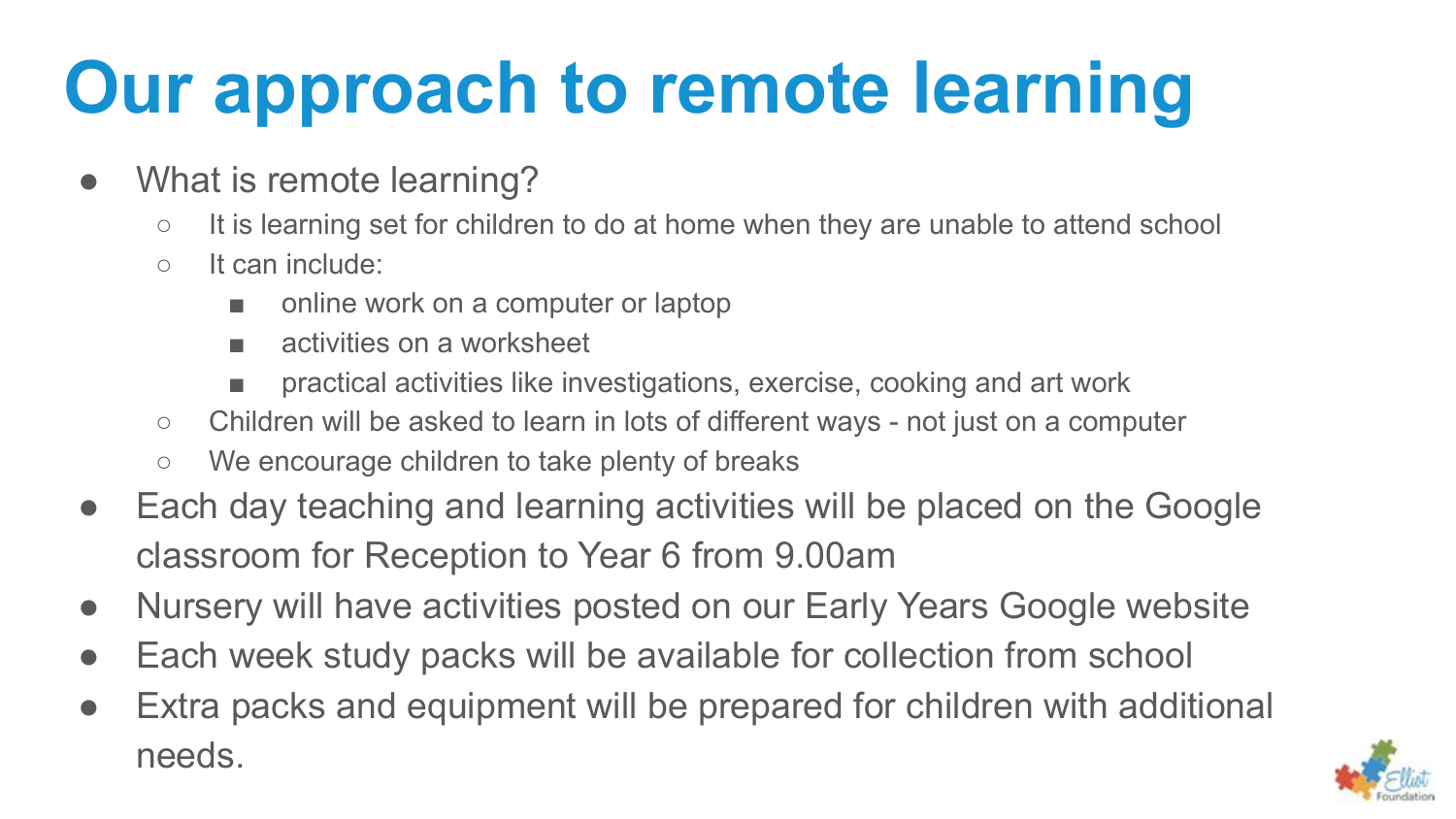### **Curriculum: what we will teach**

- Our remote curriculum is the same as what children have in the classroom
- We have the same high expectations for their learning at home
- Daily learning will include:
	- At least one reading, writing and maths activity
	- As well as at least one other subject based on their topic for the term
- Not all work will be done on a computer
- Children will also be asked to write, draw, colour or make, build and create in a range of activities
- Children will be encouraged to take lots of breaks through the day
- Physical exercises will be encouraged through the day

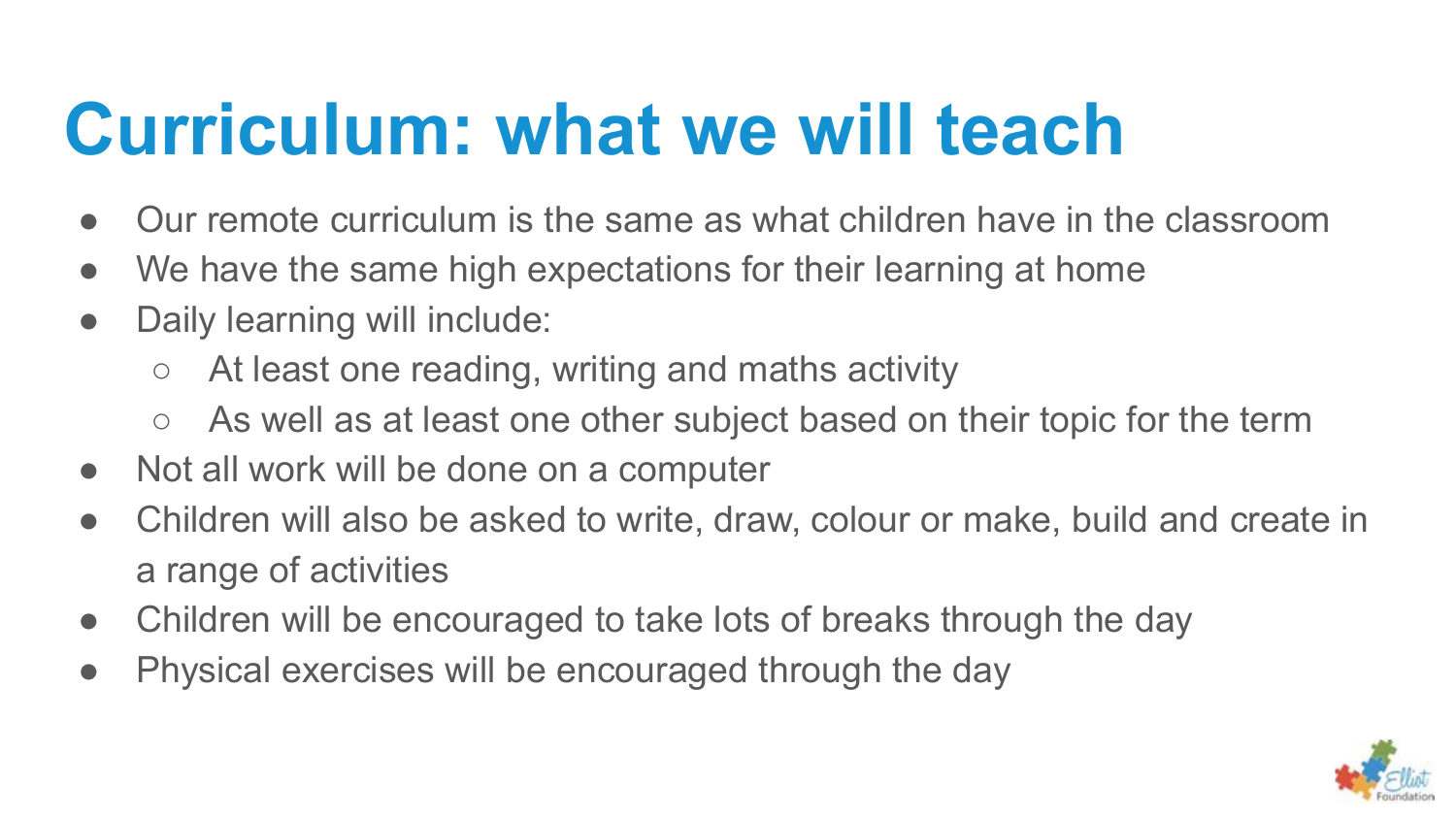# **What will each day look like?**

- The learning we set will take up to 4 hours each day for Years 3-6
- And up to 3 hours each day for Early Years, Year 1 and 2.
- Teaching and learning activities can be completed any time throughout the day
- Teaching and learning activities may include:
	- Recorded videos from the teachers giving instructions
	- Links to learning websites
	- Activities to complete online and on paper
	- Daily writing, reading and maths tasks
	- Daily topic based tasks and challenges including art, history, science, geography
	- Investigations and practical activities inside and outside
	- Physical exercises

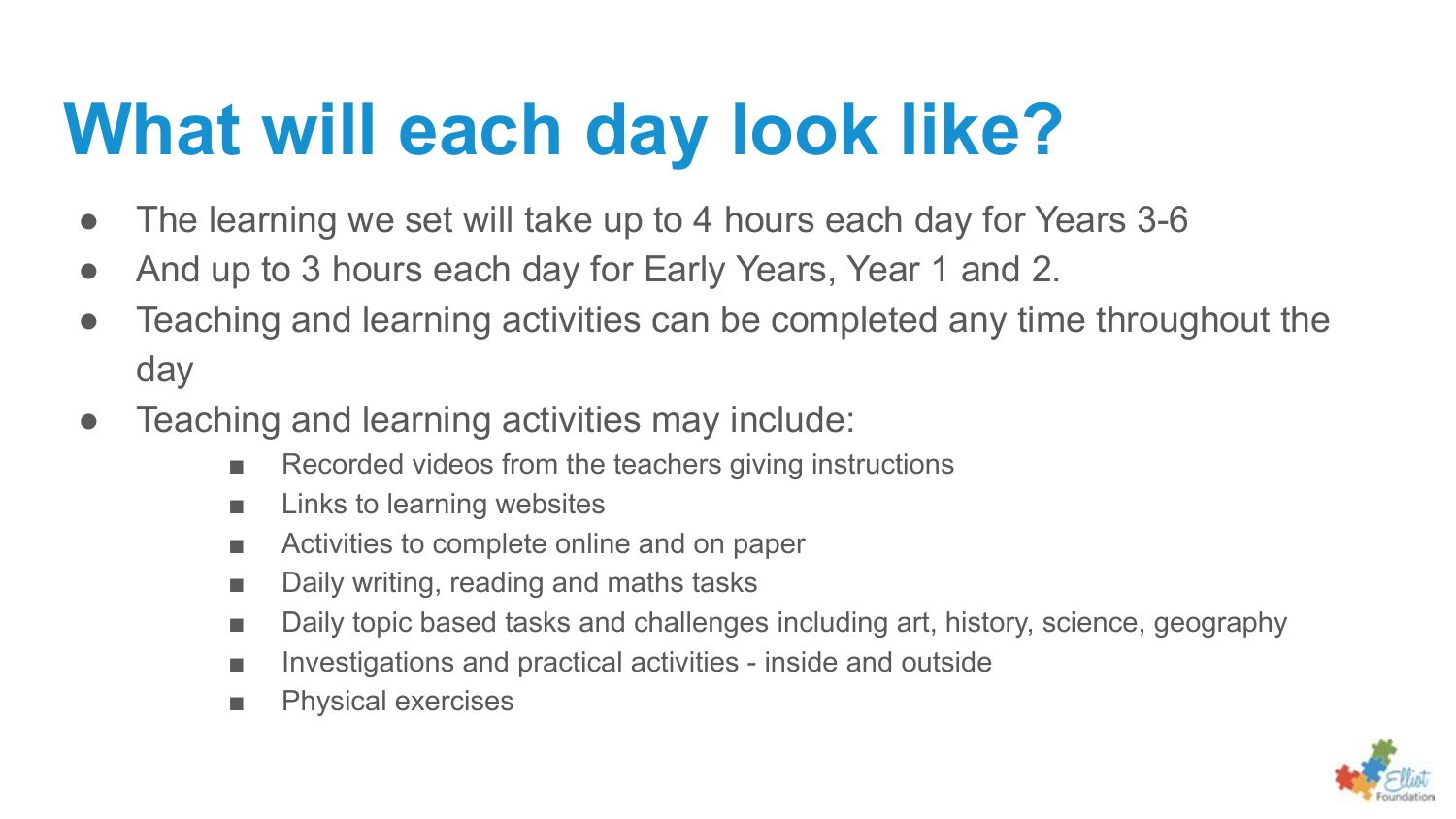### **How we teach in our virtual school**

- Each day teachers post written instructions and recorded video links on the Google Classroom
- Teachers will provide individual feedback and encouragement to each child through the google classroom.
- Feedback may be in writing or using voice notes
- Feedback will be given throughout the school day (9.00-3.00)
- Sometimes children may take part in live video support lessons, led by the teacher.
- Live video support lessons will be in small groups and last about 10-20 minutes, focusing on emotional health and well being

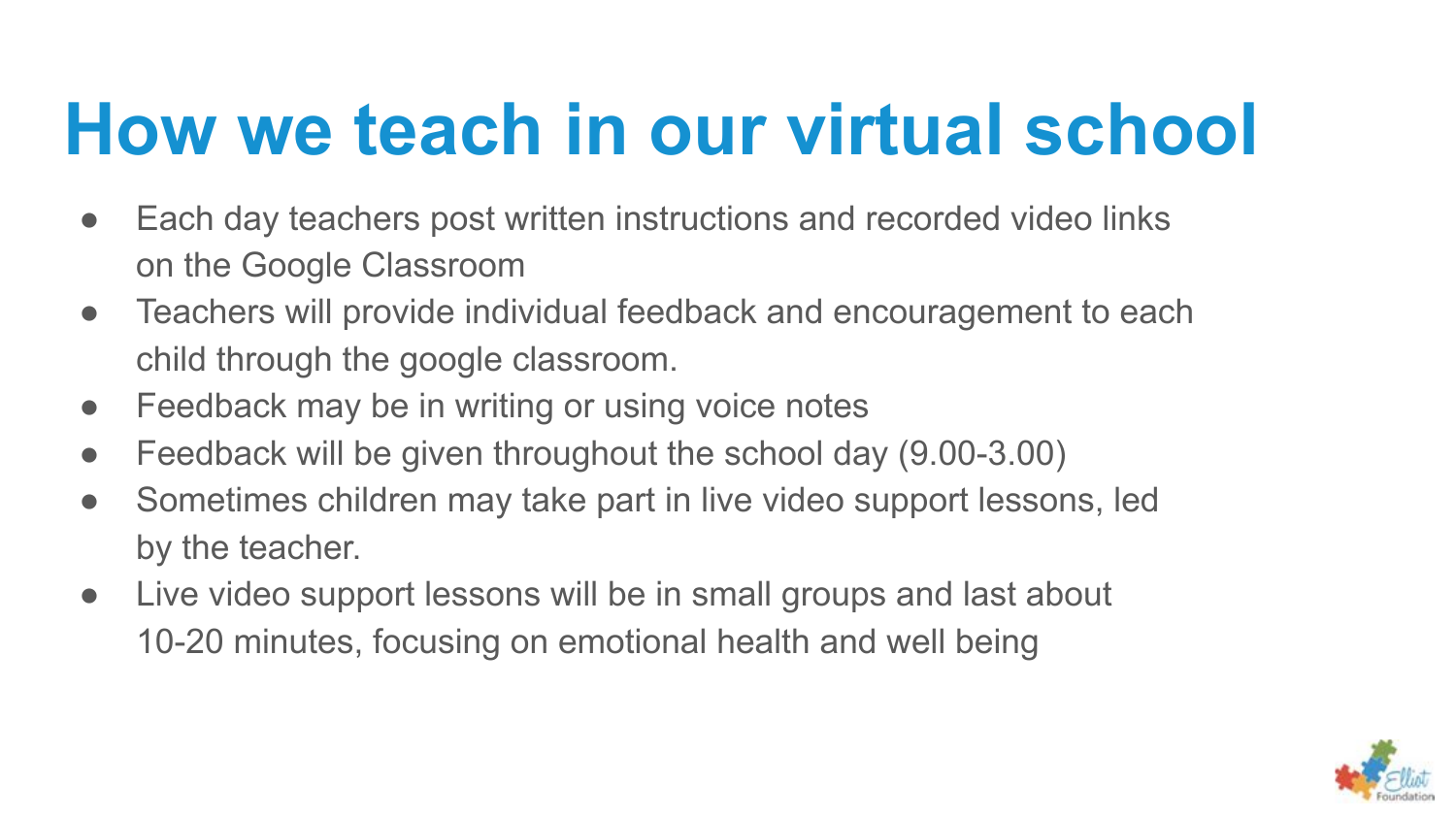# **Additional support for pupils with particular needs**

For children with particular learning needs we will provide activities that are matched to their needs. This will include:

- Personalised study packs and resources provided by our SENCo
- Phone calls from teacher, SENCO and pastoral team
- Video calls to check-in with their well-being and emotional health

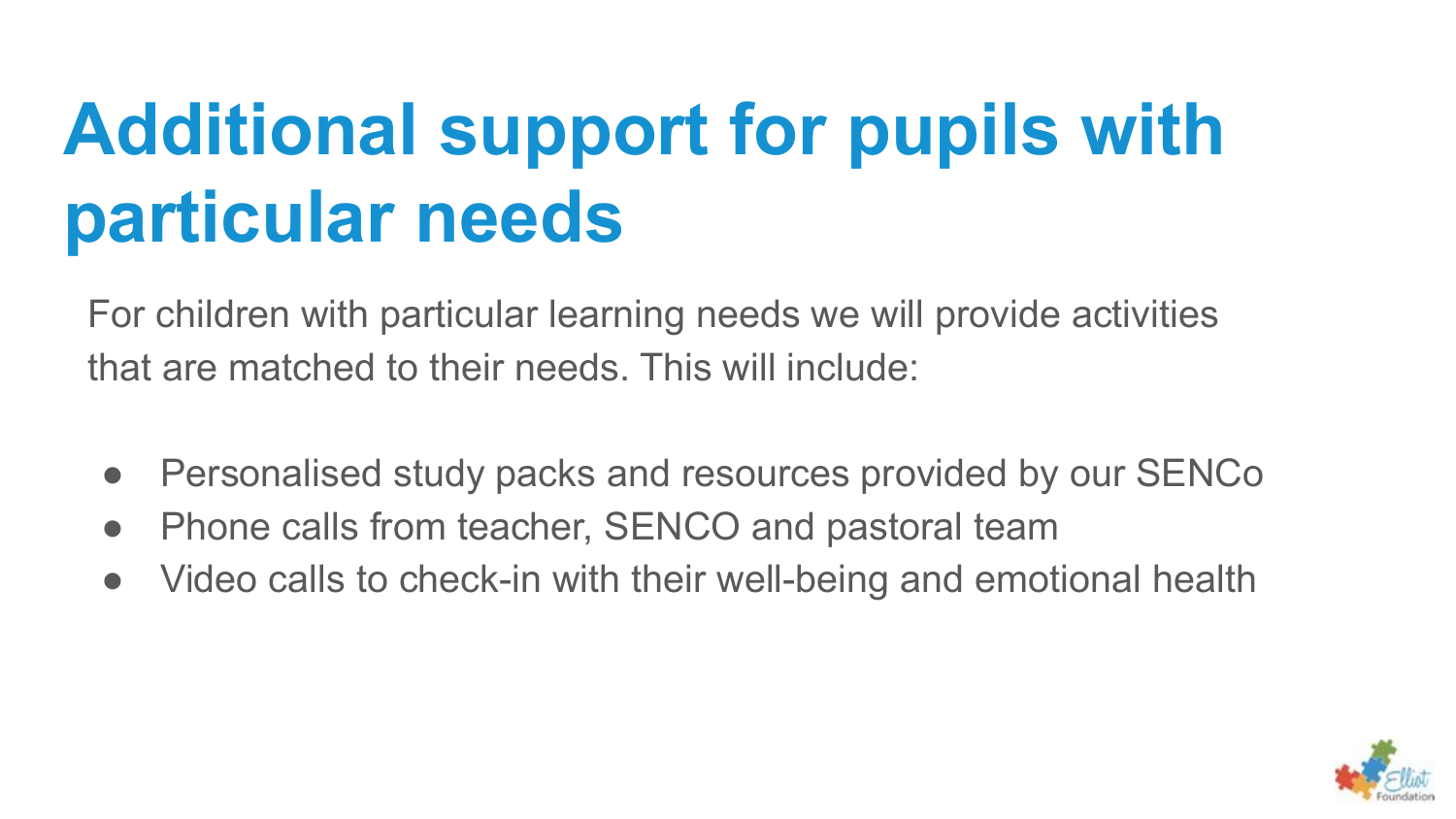# **Help getting online**

- We will lend you a laptop if you need one
- We will give each child their login details for Google Classroom
- We will help you connect your devices to the internet
- Instruction videos are available on our school website
- School staff are available all week to help over the phone. Please call on 0121 464 3881 or email on enquiry@chandosprimary.org
- Technical staff will be available on Monday and Friday to help fix problems on your laptop or google classroom. Please call to make an appointment

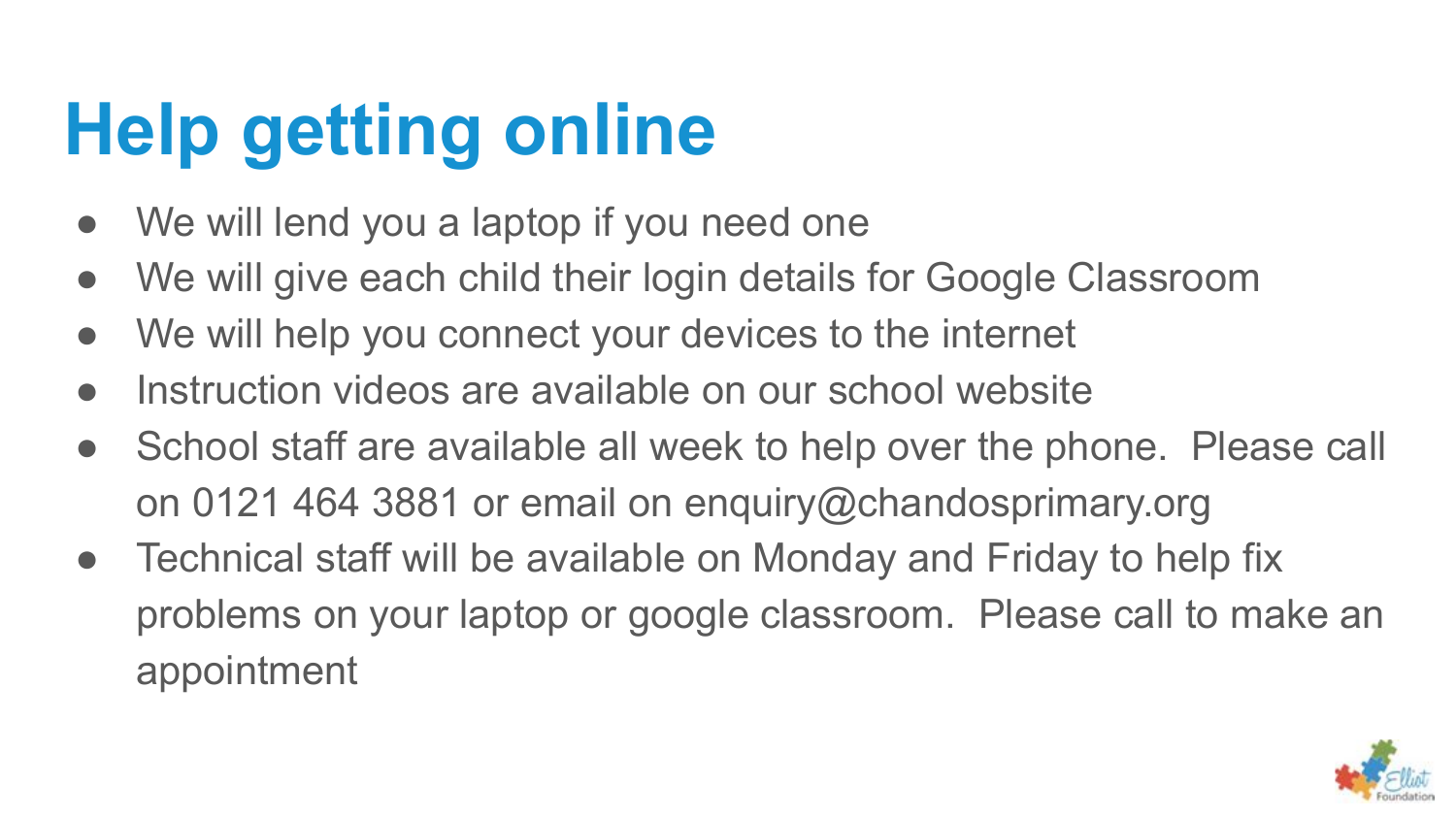#### **How you can help at home**

- Try to establish a daily routine to manage your child's learning
- Supervise them regularly through the day.
- Don't leave them on their own for long periods
- Ensure they have plenty of breaks through the day
- Encourage them to complete some activities away from the computer
- Create times for them to have physical exercise every day
- Children will concentrate for shorter periods when learning on screen and at home. Aim for up to 30 mins at a time for Y3-6, up to 15 mins Y1-2, and then give them a "brain break"
- Children can complete tasks at any time during the day, but encourage them to switch off the google classroom after the school day and do something completely different!